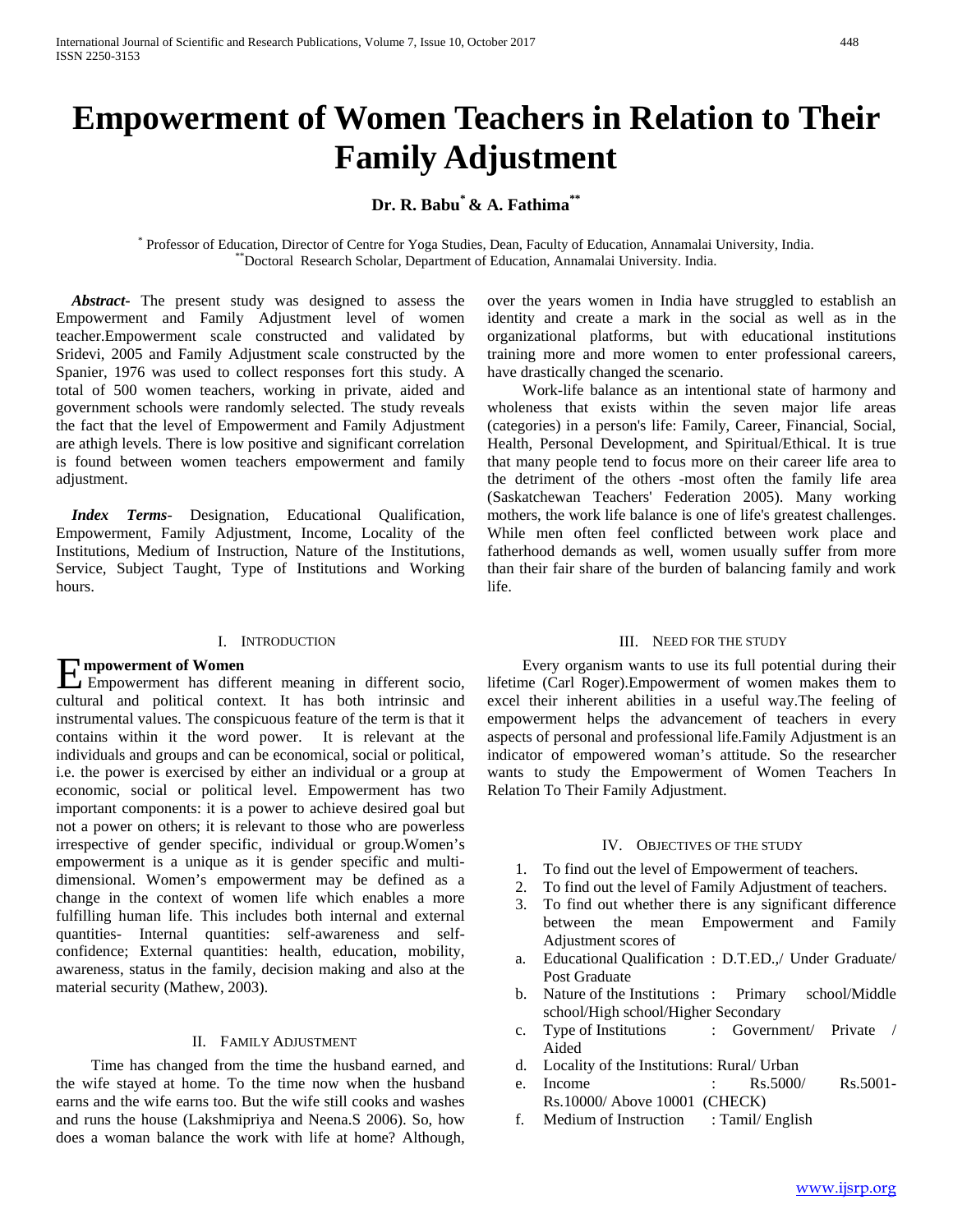International Journal of Scientific and Research Publications, Volume 7, Issue 10, October 2017 449 ISSN 2250-3153

- g. Service : Below 5 years/5-10/ Above 10
- h. Working hours : 8/8-10/**10-12**
- i. Subject Taught : Arts/ Science<br>
j. Designation : SGT/ BT/ PG
- j. Designation : SGT/ BT/ PG
- 4. To find out whether there is any significant relationship between empowerment and Family Adjustment of women school teachers.

#### V. HYPOTHESES OF THE STUDY

- 1. The level of Empowerment of teachers is high.
- 2. The level of Family Adjustment of teachers is high.
- 3. There is no significant difference between the mean Empowerment and Family Adjustment scores of
	- a) Educational Qualification : D.T.ED.,/ Under Graduate/ Post Graduate
	- b) Nature of the Institutions : Primary school/Middle school /High school /Higher Secondary
	- c) Type of Institutions : Government/ Private / Aided
	- d) Locality of the Institutions: Rural/ Urban
	- e) Income : Rs.5000/ Rs.5001-Rs.10000/ Above 10001 ( CHECK)
	- f) Medium of Instruction : Tamil/ English
	- g) Service : Below 5 years/5-10/ Above 10

| h) Working hours  | $: 8/8 - 10/10/12$ |
|-------------------|--------------------|
| i) Subject Taught | : Arts/ Science    |
| j) Designation    | :SGT/BT/PG         |

4. There is no significant relationship between Empowerment and Family Adjustment of women school teachers.

#### VI. METHODOLOGY

 In the present study, the investigator adopted the Normative Survey method. The normative survey method describes and interprets what exists at present. The investigator collected data from the Women teachers working in the schools in Cuddalore district of Tamilnadu state. For the data collection, as many as 500 Women teachers were selected by using simple random sampling technique. The sample represents the entire population. Proportionate weightage was given to various sub-samples. The tools, used in this study, include *Empowerment scale constructed and validated by Sridevi, 2005* and Family Adjustment *scale constructed by the* Spanier, 1976.

#### VII. ANALYSIS AND INTERPRETATION

 The researcher used descriptive, differential analysis and correlational analysis to test the hypotheses through **IBM SPSS19.**

# **Table 1.Means and SD of the Entire Sample**

| <b>Variables</b>         | <b>Means</b> | SDs   |
|--------------------------|--------------|-------|
| Empowerment              |              | 1.83  |
| <b>Family Adjustment</b> | 79.84        | 12.91 |

 From the Table 1 the calculated mean and S.D of empowerment of women school teachers are found to be 21.17 and 1.83 respectively. The mean score for the entire sample is 21.1. Here the minimum score is 18 and maximum score is 24.The mean score is 21.17. As per the obtained score the school teachers have high level of empowerment. The calculated mean scores of the sub samples were ranging from 21.17 and 1.83

which are also above the average level. Hence all the sub samples of the present study have high empowerment.

The calculated mean and S.D of family adjustment of women school teachers are found to be 79.84 and 12.91 respectively. It is also inferred that the family adjustment of women school teachers is high.

| Table 2                                                                                  |  |
|------------------------------------------------------------------------------------------|--|
| Correlation Co-Efficient (r) between empowerment and family adjustment of women Teachers |  |

| <b>Variables</b>         |     | r value | <b>Remarks</b>      |  |  |
|--------------------------|-----|---------|---------------------|--|--|
| Empowerment              | 500 | 0.430   | Significant at 0.01 |  |  |
| <b>Family Adiustment</b> |     |         | level               |  |  |

It is seen from table  $-2$  that the correlation co efficient among empowerment and family adjustment of teachers is positive and significant at 0.01 levels.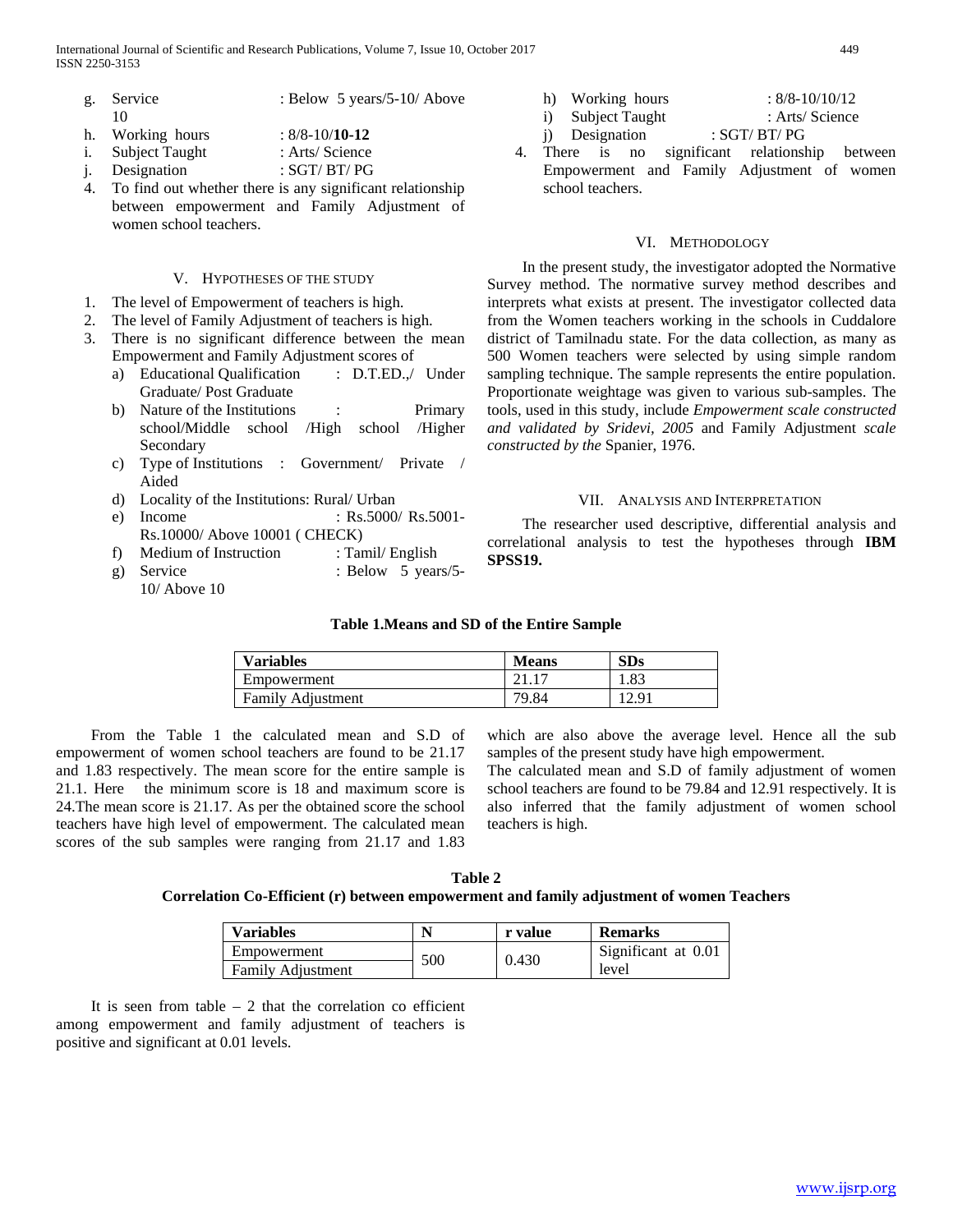| S.N<br>$\bf{0}$ | <b>Samples</b>               | <b>Sub Sample</b>                 | N   | <b>Mean</b> | S.D  | F/t<br>value | <b>Remarks</b> |
|-----------------|------------------------------|-----------------------------------|-----|-------------|------|--------------|----------------|
| 1.              | Educational<br>Qualification | D.Ted., Teachers                  | 367 | 21.17       | 1.82 |              |                |
|                 |                              | U.G. Teachers                     | 97  | 21.07       | 1.81 | 0.104        | (NS)           |
|                 |                              | P.G. Teachers                     | 36  | 21.25       | 1.84 |              |                |
|                 |                              | Primary                           | 71  | 20.92       | 1.60 | 1.302        | (NS)           |
| 2.              | <b>Nature</b><br>$\sigma$ f  | Middle                            | 229 | 21.19       | 1.84 |              |                |
|                 | Institution                  | High                              | 48  | 21.58       | 2.04 |              |                |
|                 |                              | <b>Higher Secondary</b>           | 152 | 21.14       | 1.84 |              |                |
|                 | $\alpha$ f                   | <b>Government School Teachers</b> | 141 | 21.17       | 1.83 |              | (NS)           |
| 3.              | Type<br>Institution          | Private Aided School Teachers     | 227 | 21.17       | 1.84 | 0.003        |                |
|                 |                              | Private Unaided School Teachers   | 132 | 21.18       | 1.82 |              |                |
| 4.              | Locality of the              | <b>Rural Teachers</b>             | 282 | 20.98       | 1.76 | 2.65         | (S)            |
|                 | study                        | <b>Urban Teachers</b>             | 218 | 21.42       | 1.88 |              |                |
|                 | Income                       | <b>Below Rs.10000</b>             | 407 | 21.16       | 1.82 | 0.282        | (NS)           |
| 5.              |                              | Rs.10001-Rs.15000                 | 78  | 21.17       | 1.77 |              |                |
|                 |                              | Above Rs.15001                    | 15  | 21.60       | 2.32 |              |                |
| 6.              | Medium                       | Tamil                             | 292 | 21.33       | 1.85 | 2.24         | (S)            |
|                 |                              | English                           | 208 | 20.96       | 1.78 |              |                |
|                 | Service                      | Below 5 years                     | 215 | 21.15       | 1.83 | 0.031        | (NS)           |
| 7.              |                              | $5-10$                            | 210 | 21.18       | 1.83 |              |                |
|                 |                              | Above 10                          | 75  | 21.21       | 1.85 |              |                |
|                 | Working hours                | 8                                 | 405 | 21.10       | 1.84 |              | (NS)           |
| 8.              |                              | $8 - 10$                          | 69  | 21.52       | 1.80 | 1.249        |                |
|                 |                              | 10                                | 16  | 21.38       | 1.63 |              |                |
|                 |                              | 12                                | 10  | 21.50       | 1.65 |              |                |
| 9.              | Subjects taught              | Arts                              | 328 | 21.25       | 1.82 | 1.368        | (NS)           |
|                 |                              | Science                           | 172 | 21.02       | 1.83 |              |                |
|                 |                              | <b>SGT</b>                        | 111 | 21.11       | 1.83 | 0.171        | (NS)           |
| 10.             | Designation                  | <b>BT</b>                         | 277 | 21.17       | 1.84 |              |                |
|                 |                              | P.G.                              | 112 | 21.25       | 1.83 |              |                |

**Table 3 Showing the Mean, Standard Deviation and ANOVA / t- value of Empowerment Scores of Women Teachers**

 The details of the calculation are given in the Table 3. The 'F' and 't' value is found to be (0.104, 1.302, 0.003, 0.282, 0.031, 1.249, 1.368 and 0.171) which is not significant at the level. Therefore the null hypothesis is rejected. It is concluded that there is no significant difference between the mean Empowerment scores ofEducational Qualification, Nature of Institution, Type of Institution, **Income,** Service, Working hours, Subjects taught and Designation**.** So here the null hypothesis is accepted and alternate hypothesis is rejected.

concluded that there is there is a significant difference between the mean empowerment scores of Rural and Urban teachers. Rural teachers have higher empowerment than the Urban school teachers. Also the table the 't' value is found to be 2.24, which is significant at the level. Therefore the null hypothesis is rejected. It is concluded that there is a significant difference between the mean empowerment scores of Teachers teaching in Tamil and English medium.

 The 't' value is found to be 2.65, which is significant at the 0.01 level. Therefore the null hypothesis is rejected.It is

| Table 4                                                                                       |
|-----------------------------------------------------------------------------------------------|
| Showing the Mean, Standard Deviation and ANOVA / t- value of Family Adjustment Women Teachers |

| S.No | Demographic<br>samples       | <b>Sub Sample</b> | N   | <b>Mean</b> | S.D   | <b>F</b> /t value | <b>Remark</b> |
|------|------------------------------|-------------------|-----|-------------|-------|-------------------|---------------|
|      |                              | D.TEd., Teachers  | 367 | 77.28       | 13.23 |                   | <b>S</b>      |
|      | Educational<br>Qualification | U.G. Teachers     | 97  | 86.62       | 4.52  | 18.67             |               |
|      |                              | P.G. Teachers     | 36  | 75.22       | 11.98 |                   |               |
| 2    | of<br>Nature                 | Primary           | 71  | 88.07       | 11.86 |                   |               |
|      | Institution                  | Middle            | 229 | 66.38       | 9.84  | 235.07            | S             |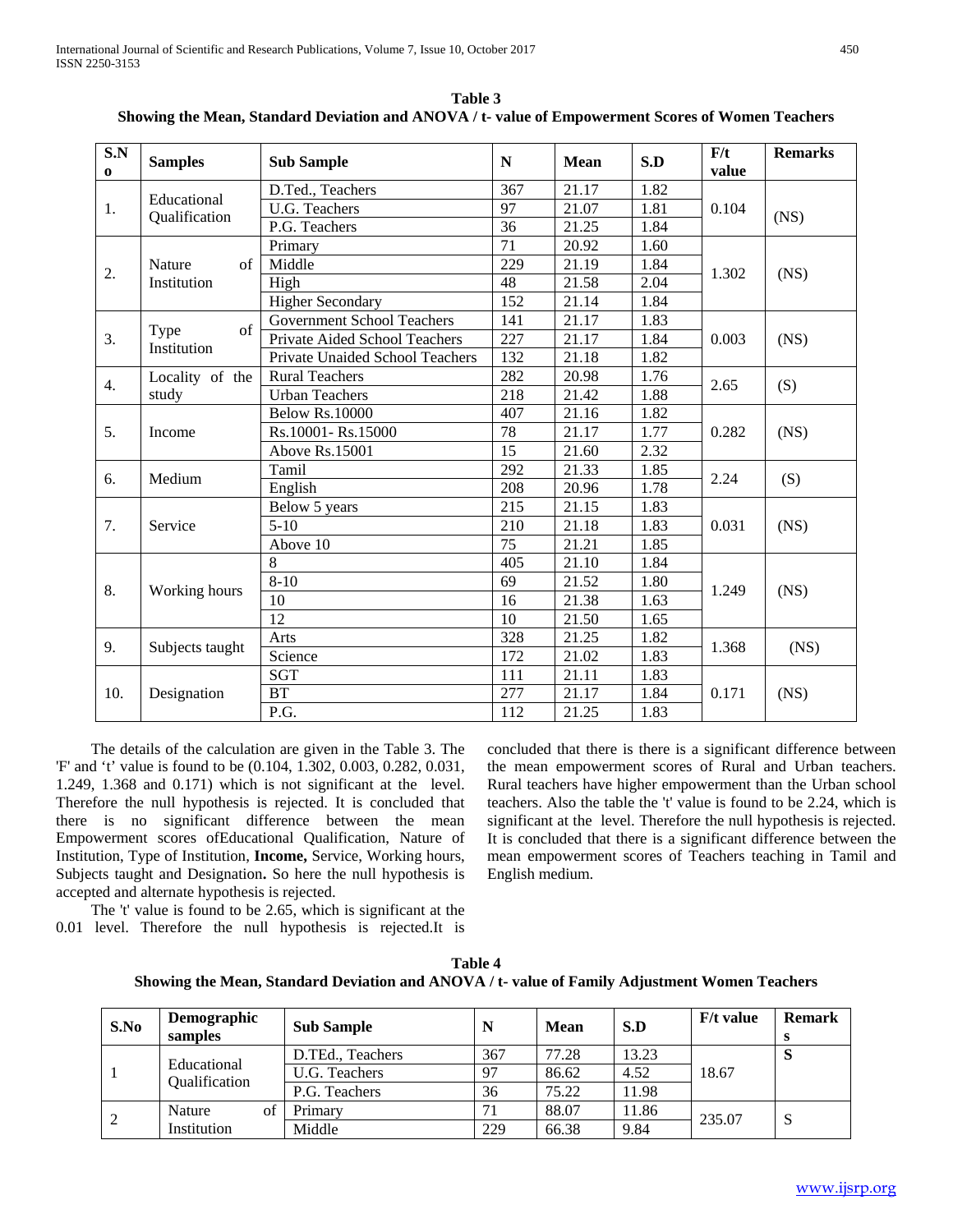|                 |                 | High                         | 48  | 80.40 | 8.53  |       |           |
|-----------------|-----------------|------------------------------|-----|-------|-------|-------|-----------|
|                 |                 | <b>Higher Secondary</b>      | 152 | 87.51 | 2.74  |       |           |
|                 |                 | School<br>Government         | 141 | 78.09 | 13.38 |       |           |
|                 |                 | Teachers                     |     |       |       |       | <b>NS</b> |
| 3               | Type<br>of      | Aided<br>Private<br>School   | 227 | 76.83 | 13.13 | 0.413 |           |
|                 | Institution     | Teachers                     |     |       |       |       |           |
|                 |                 | Unaided<br>Private<br>School |     | 76.99 | 13.57 |       |           |
|                 |                 | Teachers                     | 132 |       |       |       |           |
| $\overline{4}$  | Locality of the | <b>Rural Teachers</b>        | 282 | 79.84 | 12.91 | 5.12  | S         |
|                 | school          | <b>Urban Teachers</b>        | 218 | 73.84 | 13.07 |       |           |
|                 |                 | <b>Below Rs.10000</b>        | 407 | 76.89 | 13.78 |       | <b>NS</b> |
| 5               | Income          | Rs.10001-Rs.15000            | 78  | 78.54 | 11.27 | 2.03  |           |
|                 |                 | Above Rs.15001               | 15  | 74.50 | 5.80  |       |           |
| 6               |                 | Tamil                        | 292 | 76.53 | 14.29 |       | <b>NS</b> |
|                 | Medium          | English                      | 208 | 78.21 | 11.73 | 1.40  |           |
|                 |                 | Below 5 years                | 215 | 78.11 | 12.91 | 12.54 | S         |
| $7\phantom{.0}$ | Service         | $5-10$                       | 210 | 78.79 | 12.88 |       |           |
|                 |                 | Above 10                     | 75  | 70.33 | 13.61 |       |           |
|                 | Working hours   | 8                            | 405 | 75.56 | 13.69 |       | S         |
| 8               |                 | $8 - 10$                     | 69  | 88.20 | 2.49  |       |           |
|                 |                 | 10                           | 16  | 69.06 | 9.10  | 22.96 |           |
|                 |                 | 12                           | 10  | 82.30 | 3.30  |       |           |
| 9               | Subjects taught | Arts                         | 328 | 80.34 | 10.20 |       | S         |
|                 |                 | Science                      | 172 | 71.29 | 16.23 | 7.631 |           |
| 10              |                 | <b>SGT</b>                   | 111 | 77.58 | 13.53 |       |           |
|                 | Designation     | BT                           | 277 | 77.79 | 12.88 | 1.22  | <b>NS</b> |
|                 |                 | P.G.                         | 112 | 76.50 | 14.05 |       |           |
|                 |                 |                              |     |       |       |       |           |

 The details of the calculation are given in the Table 4. The 'F' value is found to be (18.67, 235.07, 12.54, 22.96 which is significant at the 0.01 level. Therefore the null hypothesis is rejected. It is concluded that there is a significant difference between the mean Family adjustment scores of Educational Qualification, Nature of Institution, Service and Working hours. The 't' value is found to be (5.12 and 7.631) which is significant at the 0.01 level. Therefore the null hypothesis is accepted. It is concluded that there is there is a significant difference between the mean family adjustment scores of Rural and Urban teachers. Rural teachers have better family adjustment than the Urban school teachers. Also it is concluded that there is significant difference between the mean family adjustment scores of arts and science teachers. The 'F' and 't' value is found to be 0.413, 2.03, 1.40 and 1.22, which is not significant at the level. Therefore the null hypothesis is accepted. It is concluded that there is no significant difference between the mean family adjustment scores of Type of Institution, income, medium and Designation.

# VIII. FINDINGS OF THE STUDY

- There is no significant difference between themean empowerment scores of D.Ted, UG and PG teachers
- $\div$  There is no significant difference between the mean empowerment scores of teachers working in Primary, Middle, High and HigherSecondaryschool teachers.
- $\cdot \cdot$  There is no significant difference between the mean empowerment scores of Government, Private aided and Private unaided school teachers.
- $\div$  There is there is a significant difference between the mean empowerment scores of Rural and Urban teachers. Rural teachers have higher empowerment than the Urban school teachers.
- $\div$  There is no significant difference between the mean empowerment scores of teachers' income Rs.5000, Rs.5001- Rs.10000, Rs.10001- Rs.15000 and above Rs.15001.
- $\cdot \cdot$  There is a significant difference between the mean empowerment scores of teachers' teaching in Tamil and English medium.
- $\div$  There is no significant difference between the mean empowerment scores of teachers having below 5 years, 5-10 years and above 10 years of service.
- $\div$  There is no significant difference between the mean empowerment scores of teachers whose work load is 8 hours,8-10 hours and 10-12 hours.
- $\div$  There is no significant difference between the mean empowerment scores of Arts and Science teachers. Arts group have better empowerment than Science group.
- $\div$  There is no significant difference between the mean empowerment scores of SGT, UG and PG teachers.
- $\div$  There is a significant difference between the mean Family adjustment scores of D.Ed., U.G. and P.G. teachers. U.G. Teachers have better adjustment than the other groups.
- $\cdot \cdot$  There is a significant difference between the mean family adjustment scores of teachers working in Primary, Middle, High and Higher secondary school